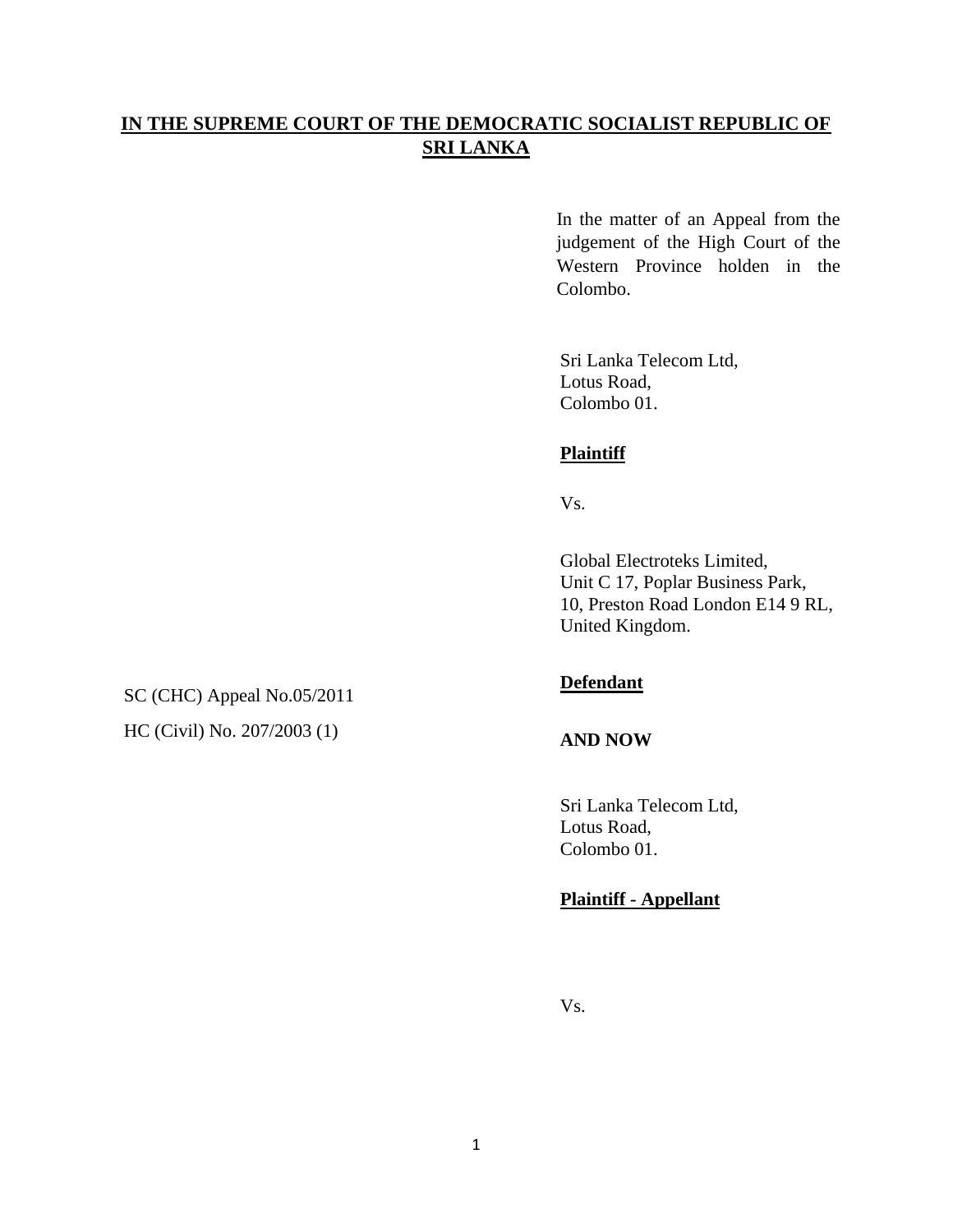Global Electroteks Limited, Unit C 17, Poplar Business Park, 10 Preston Road London E14 9 RL, United Kingdom.

### **Defendant – Respondent**

# Before: **Sisira J. de Abrew J., Murdu N.B.Fernando, PC J. and S. Thurairaja PC J.**

for the Defendant- Respondent.

Counsel: Dr. K. Kanag-Isvaran PC with Lakshman Jayekumar instructed by Julius and Creasy for the Plaintiff – Appellant. Manoj Bandara with Hasitha Gamage instructed by Sudath Perera Associates

Argued on: 08.02.2021

Decided on: 31.05.2021

#### **Murdu N.B. Fernando, PC. J.**

This appeal arises from the judgement of the High Court of the Western Province holden in Colombo ("the High Court") dated 03-09-2010.

By the said High Court judgement, the learned judge of the High Court dismissed the action filed therein subject to taxed costs.

Being aggrieved by the said judgement, the Plaintiff-Appellant ("the Plaintiff") came before this Court by Petition of Appeal dated 14-10-2010 and moved inter-alia to set aside the judgement of the High Court and to grant relief as prayed for in the plaint.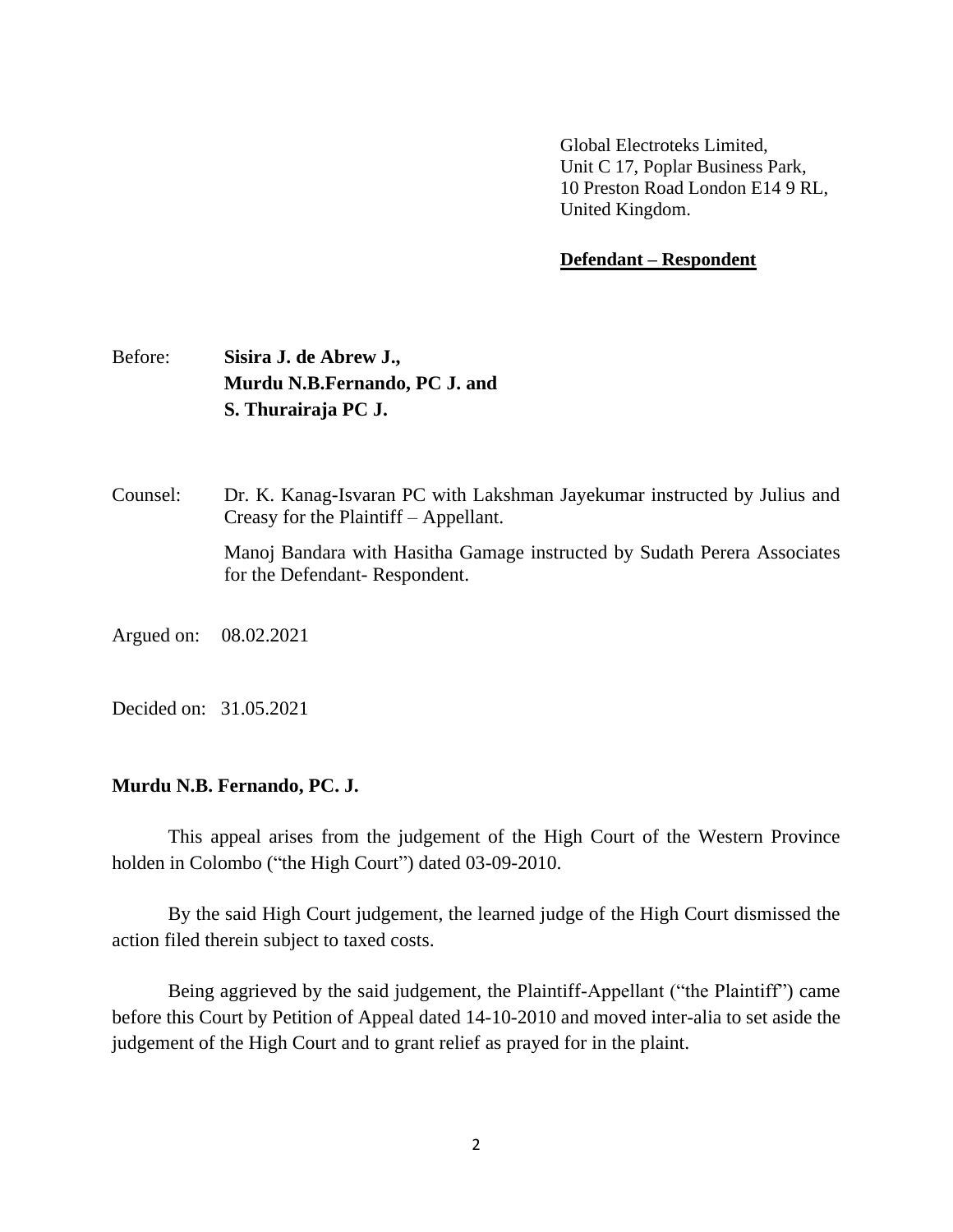The factual matrix of this application *albeit* brief is as follows;

- 01. The Plaintiff-Appellant, Sri Lanka Telecom entered into a Telecommunication Services Agreement ("the agreement") with the Defendant-Respondent ("the Defendant"), a company based in the United Kingdom dated 29-06-2001. This agreement was executed by the Chief Executive Officer of Sri Lanka Telecom and the Directors of the Defendant company B.A.C Abeywardena and R.S. Jayatilleka and was for providing inter connection services;
- 02. By the said agreement **"P1"**, the Defendant being the 'customer' of the 'operator' Sri Lanka Telecom the Plaintiff, originates a voice call or data transmission ("traffic /calls") on the licensed system of Sri Lanka Telecom, which culminates or terminates with a customer of another operator, operating another licensed system in another country and *vice versa.* This process of 'interconnection' is achieved by installing a communication link between the systems of the respective operators.
- 03. In terms of said agreement, the Plaintiff agreed and under took to provide the Defendant traffic/calls and the Defendant agreed and under took to obtain the interconnection services at the below mention rates.
	- For traffic/ calls originating from Sri Lanka.
		- for the  $1<sup>st</sup> 100,000$  minutes per month at the rate of US \$ 0.30 cents per minute;
		- for the next 100,000 to 500,000 minutes per month at the rate of US \$ 0.25cents per minute; and
		- for the next 500,000 to 1,500,000 minutes per month at the rate of US \$ 0.20 cents per minute.
		- The above rates were subject to the Defendant bringing a minimum volume of 1,500,000 minutes traffic/calls per month. (If the Defendant fails to bring such traffic, the defendant is liable to pay for the full committed fee for the traffic/calls.)
	- For traffic/calls originating from the United Kingdom.
		- US \$ 0.20 cents per minute for any volume of traffic/calls and there was no committed volume of traffic.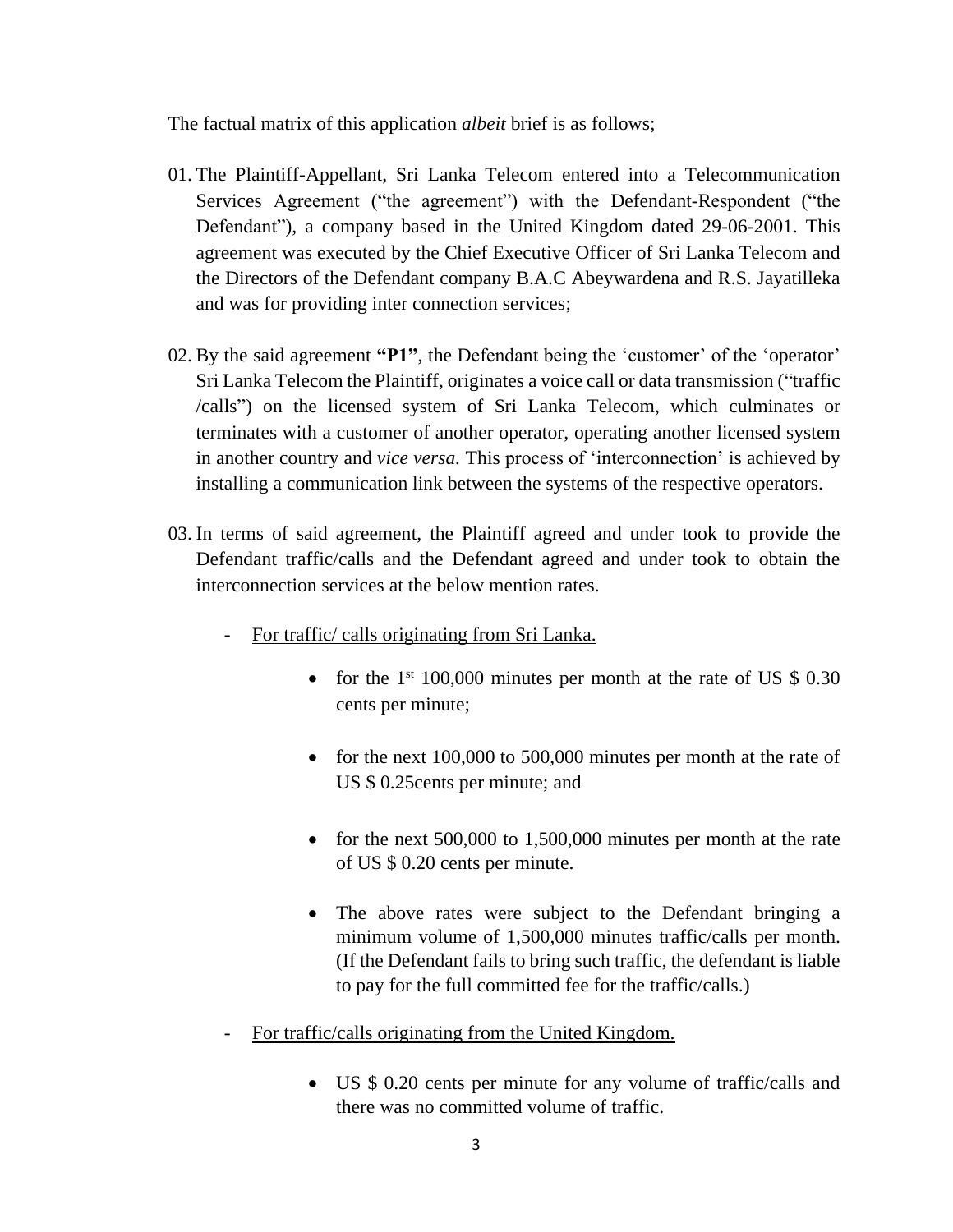- 04. The agreement was valid for a period of one year. The industry norm was each party invoice the other and the party that owes the greater amount set-off the sum owed to itself and make good the balance owed to the other party.
- 05. In the instant case, there was an imbalance of two-way traffic between Sri Lanka and the United Kingdom. Traffic originating from United Kingdom was greater and the Defendant had to make payment to the Plaintiff, Sri Lanka Telecom. The payments were based on the monthly invoices, monthly incoming telephone statements, monthly outgoing telephone statements and monthly net settlement statements issued by the Plaintiff.
- 06. Although the agreement was for a period of one year, even after the validity of the agreement ended on 29-06-2002, the parties continued with the aforesaid process and business relationship. The Plaintiff billed the Defendant as per the rates given in the agreement and the Defendant made the payments, intermittently, without any protest or objection to the invoices tendered. The outstanding sum was always reflected in the net settlement statements issued by the Plaintiff.
- 07. This process continued until December 2002, at which point the Defendant requested for a variation of the rates by a letter dated 24-12-2002.
- 08. Thereafter, on 07-01-2003, the Plaintiff suspended the inter-connection services and on 14-02-2003 terminated the said services.
- 09. On 06-08-2003, the Plaintiff, Sri Lanka Telecom filed action in the High Court for recovery of the sum of US \$ 4,623,168.88 or its equivalent in Sri Lankan Rupees for the services provided by the Plaintiff to the Defendant.
- 10. The Defendant in its answer denied the said charges but took up the position that fresh rates were negotiated between the parties and payments were made by the Defendant to the Plaintiff at the rate of US \$ 0 .10 cents per minute.
- 11. At the trial, the Plaintiff led the evidence of three witnesses. The 3rd witness was the Chief Executive Officer of Sri Lankan Telecom, a Japanese national whose crossexamination could not be concluded as he was no longer available in Sri Lanka.
- 12. The Plaintiff closed its case at that point, marking in evidence a number of documents. The Defendant did not lead any evidence but in cross examination of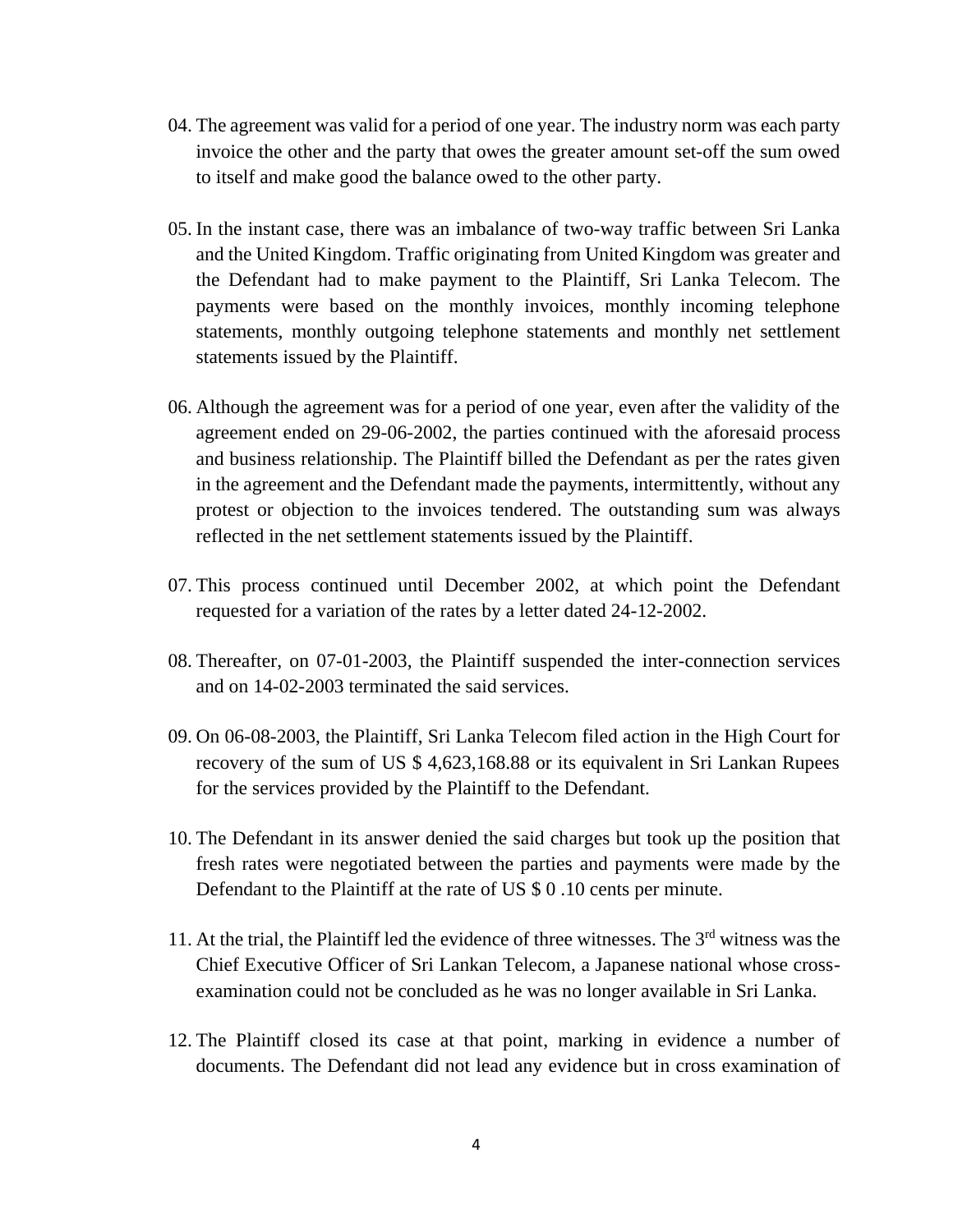the Plaintiff's witnesses, marked three documents. Both parties tendered written submissions.

13. Thereafter judgement was entered dismissing the plaint filed by the Plaintiff. The judgement was delivered not by the judge who heard the evidence but by the learned judge who succeeded the said judge.

Having referred to the background of this case, I would now move on to examine the judgement delivered by the learned High Court Judge.

## *Firstly*,

The case presented by the Plaintiff before the High Court was that although the agreement entered into between the two parties was for a period of one year with provision to extend, it was not extended as stipulated therein and that impliedly the terms and conditions of the said agreement were abided by and complied with by the parties, until the agreement was suspended and thereafter terminated.

The case presented by the defendant was that consequent to the ending of the validity period of the agreement on 30.06.2002, fresh rates were negotiated and the parties transacted without a written contract but on an oral contract and the said contract survived, until it was suspended by the Plaintiff in January 2003.

## *Secondly,*

 With regard to the jurisdiction of the High Court to hear and determine this application, the case of the Plaintiff was that the Court had jurisdiction to hear and determine this matter since the parties continued with the business relationship based upon the agreement **P1**, which expressly provided for such jurisdiction.

 The case for the Defendant, on the other hand was that the Court had no jurisdiction to entertain this action, as the agreement had no force after the due date and also that the Defendant being a company based in the United Kingdom cannot be sued in Colombo.

The learned High Court Judge, after referring to the key aspects of the instant case and the admissions recorded, indicated (vide page 14 of the judgement), that the issue of jurisdiction depends on the validity of the terms and conditions of the agreement **P1** and therefore the pivotal issue is the agreement **P1** and proceeded to examine the terms and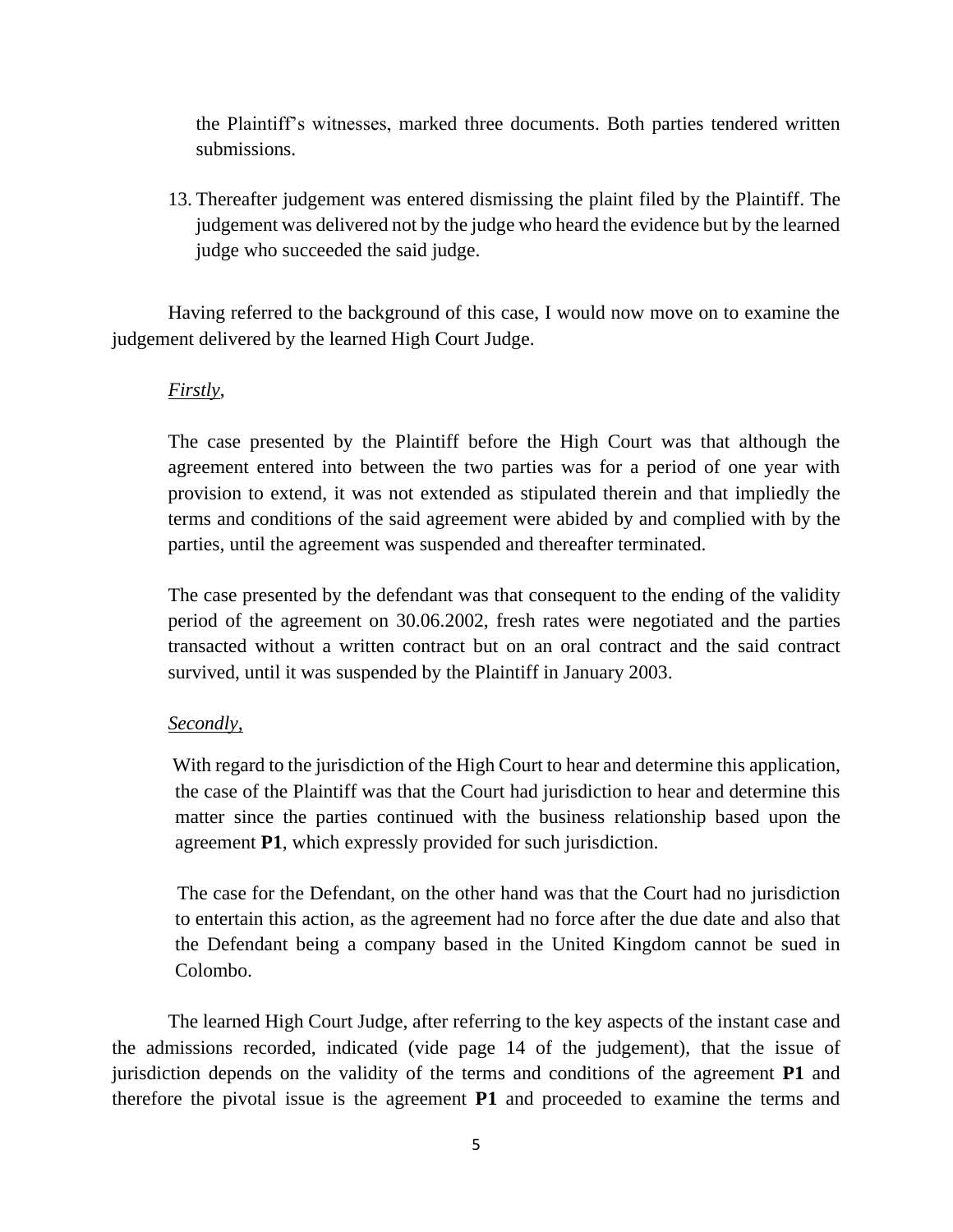conditions of **P1** agreement. The learned judge thereafter came to the finding that the agreement **P1** was not extended in accordance with the terms and conditions of the agreement **P1**.

Thereafter, the learned judge, went on to examine whether there was *Consensus ad Idem* between the parties to continue with the terms and conditions of the agreement and having referred to the answer of the Defendant and the evidence led pertaining to the continuation of business relationship even after 30-06-2002, held (vide page 22 of the judgement) that it can be reasonably presumed that there was an agreement between the parties, even after 30-06-2002.

Then, the learned judge examined a number of invoices issued and dispatched by the Plaintiff to the Defendant using the same rates agreed and stipulated in the agreement **P1.**The learned judge also examined the monthly incoming and outgoing telephone statements, the relevant documents of proof of dispatch of invoices and statements and also a number of telegraphic transfers made by the Defendant to Plaintiffs' NRFC account at Bank of Ceylon, Colombo being payments made subsequent to 30-06-2002 i.e. after the one year validity period of the agreement **P1** ended. He also refers to the fact that there was no evidence whatsoever to establish and show that the Defendant objected to, in any manner, to any of the invoices or statements sent after 30-06-2002 and at page 24 of the judgement holds as follows: -

> *"If there is no other evidence and as there was no objection to the rates used in invoicing, this Court could have come to the conclusion that, by conduct parties agreed to continue with and abide by the rates agreed in P1 and the payments made were part payments."*

If I may pause at this moment and re-coup the learned judge's analysis, he refers to the fact that agreement **P1** was not extended as per the stipulated format, nevertheless by consent the business relationship continued and that there was *Consensus ad Idem* to continue with the rates referred to in the agreement **P1**.

Having said that, the learned judge in my view approbates and reprobates. He goes from one factor to another.

He refers to a piece of evidence elicited in the cross-examination of the Plaintiff's witness and comes to the final conclusion that the rate of payment was US \$ 0.10 cents per minute and that is the rate at which the Defendant made the payment and there is no acceptable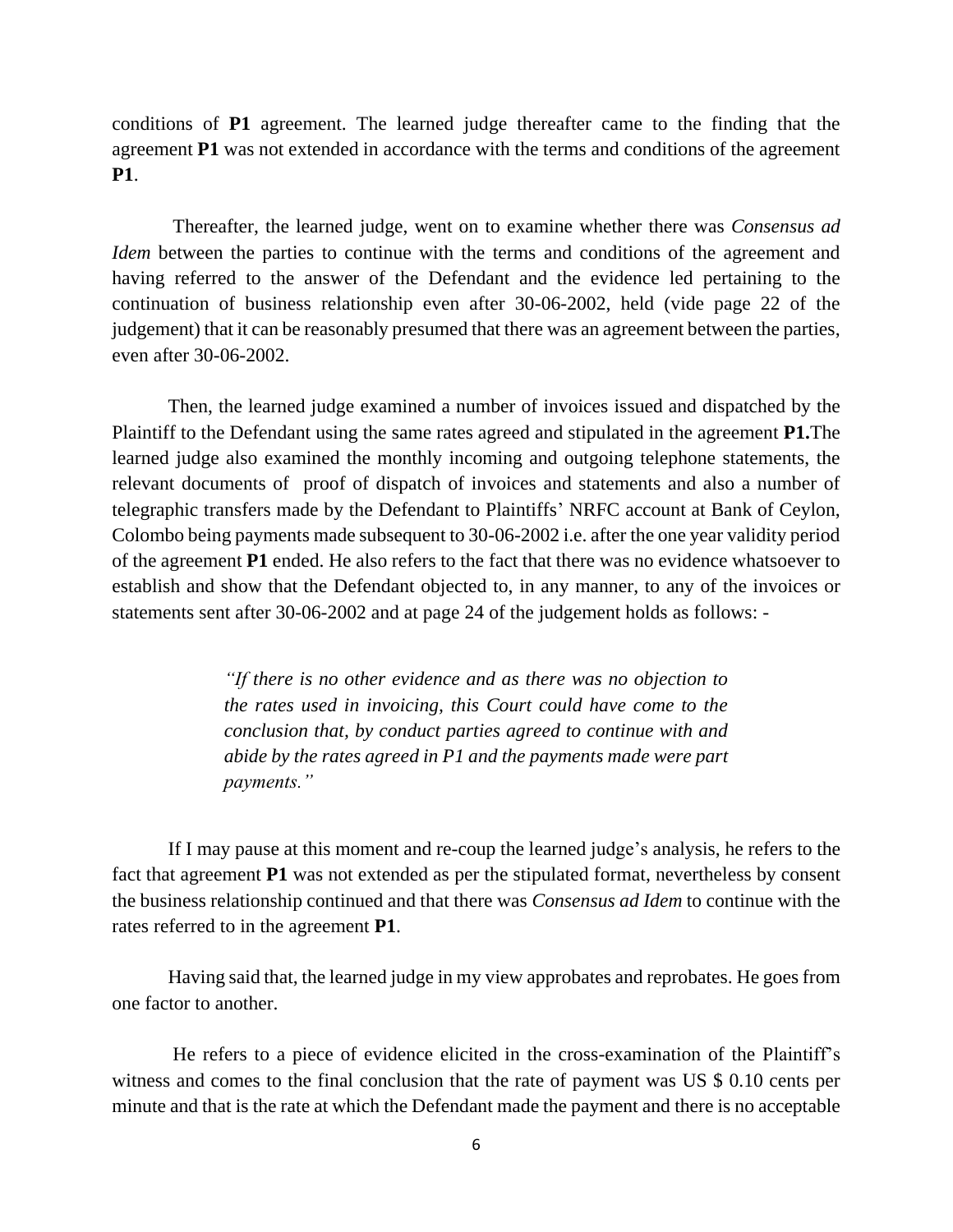evidence to show that the Plaintiff objected to the payments made by the Defendant based upon the said rate of US \$ 0.10 cents per minute, at any given point of time.

The learned judge does not analyze how the US \$ 0.10 cents per minute came into effect or from which date it came into being or who initiated it or as to whether it was a negotiated and accepted rate between the parties. He goes on the basis it is the new rate agreed by the parties. The Defendant not leading evidence or not presenting its case under oath appears not to be a material factor or a significant factor. In my view, these are factors that a judge ought to consider, scrutinize, weigh and thereafter on a balance of probability come to a finding. The judgement should clearly show the thought process and analysis of the judge.

The learned judge thereafter, reproduces portions from the plaint and answer and relies upon the evidence of Mr. Anan the CEO of Sri Lanka Telecom, whose evidence, the learned judge disregarded in toto at the beginning of the judgement and also refers to bits and pieces of evidence and finally comes to the conclusion, that by conduct of the parties it can be presumed that there was consensus between the parties and thus agreement to provide interconnection services continued even after the agreement **P1** ended.

Nevertheless, the learned judge, thereafter adverts to the fact that the Plaintiff has failed to prove that the rates payable were the same as in the agreement **P1**. He goes onto state that the Plaintiff has founded his cause of action on the agreement **P1** and that the Plaintiff's Chief Executive Officer has failed to establish by his letter **P12**, that there was *Consensus ad Idem*, at the 'beginning of the dispute' and therefore the Plaintiff is 'disentitled' to the claims in the plaint. (vide pages 24 to 29 of the judgement)

The learned Judge thereafter proceeds to answer the issues in favour of the Defendant and specifically answers issues 34 and 35 (raised by the defendant) as follows: -

*34. As pleaded in the paragraph 10 of the answer after the expiration of the agreement marked P1, (a) Did the Plaintiff agree for the rate of US \$ .10 cents per minute, if the traffic for a consecutive three months exceed 5,000,000 minutes per month?*

*Answer – not proved* 

*(b) Did the Defendant achieve the target of 5,000,000 minutes for the months of August, September, and October 2002?*

*Answer - does not arise*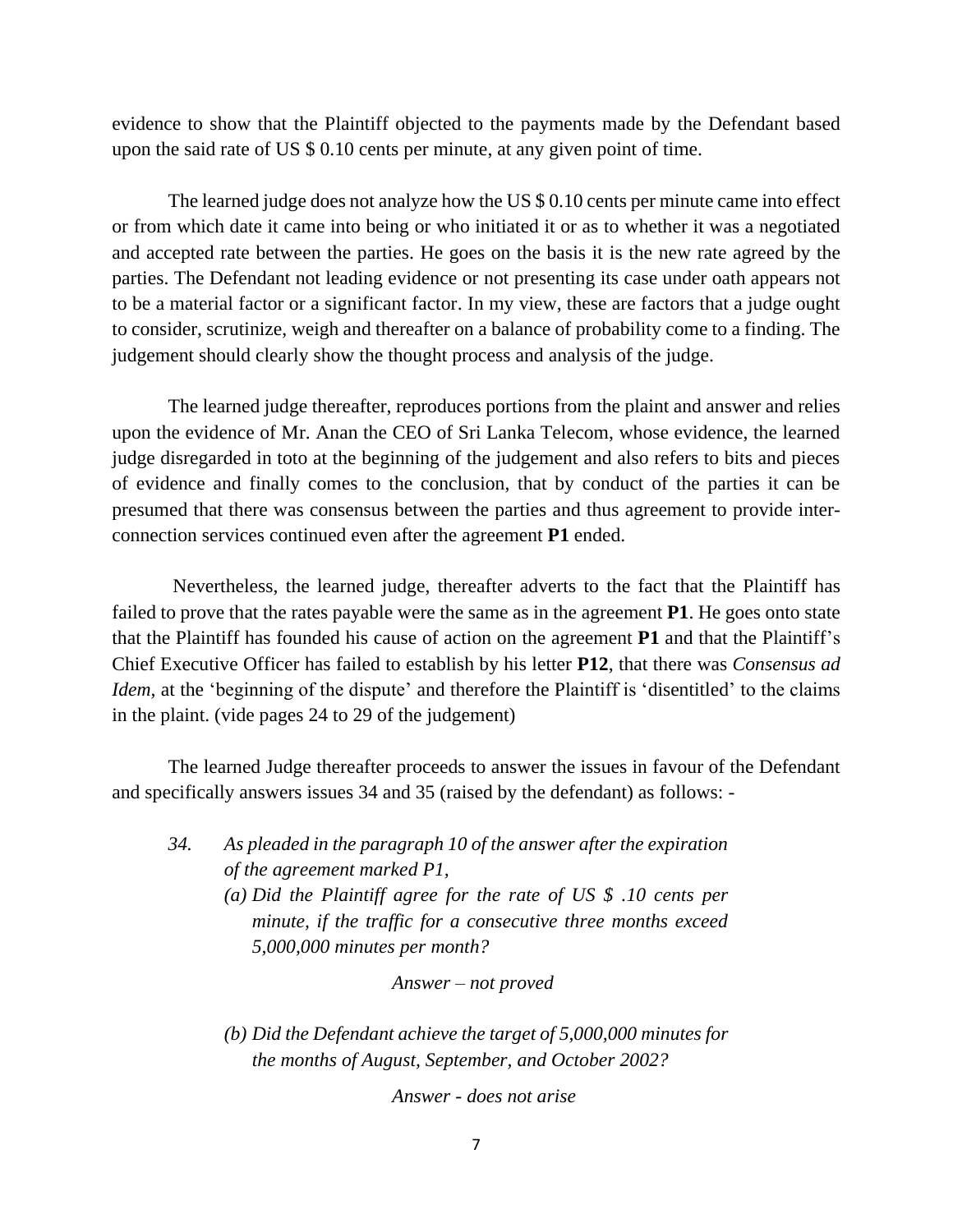*(c) Had the Defendant made payments to the Plaintiff on the basis of US \$ .10 cents per minute?*

*Answer – Yes, after 30-06-2002*

*35. As pleaded in paragraph 11 of the answer did the Defendant request the Plaintiff to prepare a new written agreement incorporating the understanding reached after 30th June 2002 as there was no written agreement?*

*Answer – Yes, according to P10*

Before proceeding further, I wish to emphasize that this appeal is a direct appeal and that there are no specific questions of law on which leave was granted. Therefore, I intend to examine the judgement in its entirety to ascertain whether the evidence supports the findings made by the learned judge.

The Plaintiff, Sri Lanka Telecom is an exclusive international gateway through which international connection services can be brought to Sri Lanka. The Defendant Company is duly licensed in the United Kingdom to provide telecommunication services, including international connection services, through authorized carriers and can bring calls originated in the United Kingdom to Sri Lanka through Sri Lanka Telecom, the Plaintiff in the instant case. There is no dispute between the parties, that for such purpose and process the Telecommunication Service Agreement **P1** was executed between the parties, whereby the Defendant committed to bring a minimum volume of 1,500,000 minutes traffic per month at the rate of US \$ 0 .30 cents for the first 100,000 minutes, US \$ 0 .25 cents for the next 100,000 to 500,000 minutes and US \$ 0 .20 cents for the balance 500, 00 to 1,500,000 minutes to Sri Lanka from the United Kingdom.

Similarly, Sri Lanka Telecom agreed to pay the Defendant at the rate of US \$ 0.20 cents per minute for any volume of traffic, without a committed volume originating from Sri Lanka to the United Kingdom.

This process continued from 29-06-2001 to 30-06-2002 in accordance with the terms of the agreement **P1**. Clause 2.3 for the agreement referred to the period of agreement to be one year and Clause 2.4 referred to the mode and manner in which the agreement could be extended by the parties, specifically with mutual consent and in writing, provided a notice is received 60 days prior to the expiry of the agreement.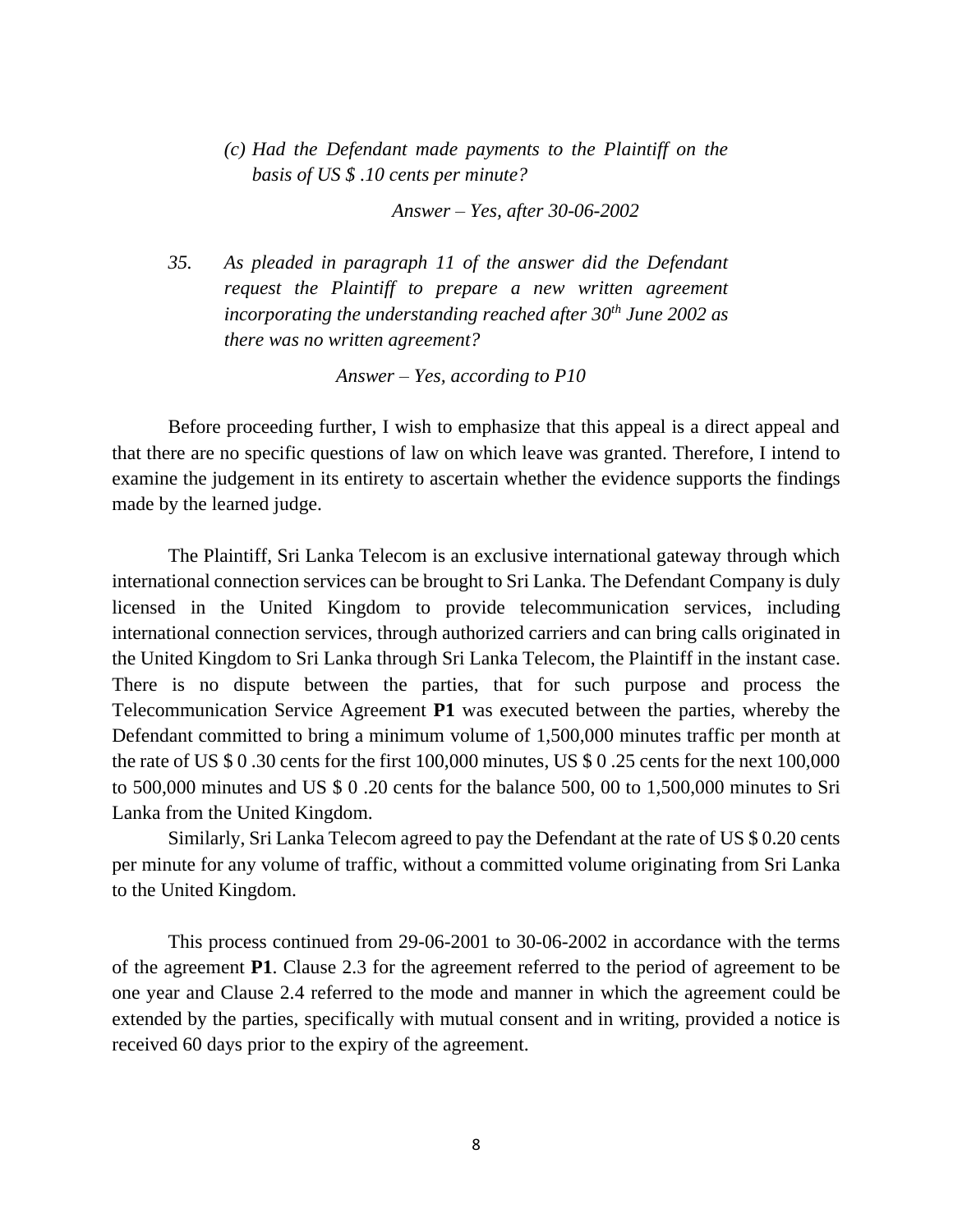There is consensus between the parties that the agreement **P1** was not extended as contemplated under Clause 2.4 referred to above. However, the business relationship continued and the process of incoming and outgoing international calls from Sri Lanka to the United Kingdom continued. Thus, impliedly the agreement continued and the parties were bound to each other to make payments for the incoming and outgoing traffic.

**Was it at the same rate or was there a variation in the rate?** Or more precisely, what is the rate at which the calls were placed and made subsequent to June 2002?

That is the only question that begs an answer from this Court.

The Plaintiff's position is, it is at the same stipulated rate referred to in the agreement **P1**. In order to buttress its position, the Plaintiff marked in evidence the monthly invoices **[P15(a) to P15(r)]** monthly incoming and outgoing telephone statements [**P17(a) to P17(r)** and **P18(a) to P18(r)]** and monthly net settlement statements **[P16(a) to P16 (q)]** together with supplementary statements **[P18(r) and P18(q)],** courier receipts **[PF(1) to PF(13)],** telegraphic transfers **[P19(a) to P19 (s)]** and Bank Statements pertaining to Plaintiffs NRFC account to establish payments made by the Defendant [**P21(a) to P21(l)].**

The said documents were not objected to by the Defendant at any stage. i.e., at the time of issue or at the time of marking in evidence. These invoices and statements clearly indicated the accounting procedure and the outstanding balance sum that the Defendant had to pay the Plaintiff, reason being the traffic from the United Kingdom to Sri Lanka was far greater than the traffic originating from Sri Lanka together with the fact that the Defendants' payments were always intermittent and never on time.

In fact, the learned judge accepts and acknowledges, that the said documents marked and produced by the Plaintiff, were neither challenged nor objected to by the Defendant. Hence, it is not necessary to examine the accuracy of each and every invoice and statement. Suffice it to state that the Plaintiff's case was the business relationship and the process continued, subject to the stipulated rates in the **P1** agreement. i.e .at US \$ 0.30 cents per minute for the first 100,000 minutes, US \$ 0.25 cents per minute for the next 100,000 to 500,000 minutes and US \$ 0.20 cents per minute for 500,000 to 1,500,000 minutes.

The Defendant on the other hand, in his answer takes up the position that consequent to the expiry of **P1** agreement, parties negotiated and arrived at the rate of US \$ 0 .10 cents per minute to be the new rate and that the Defendant therefore, made the payments at US \$ 0 .10 cents per minute from July 2002 onwards.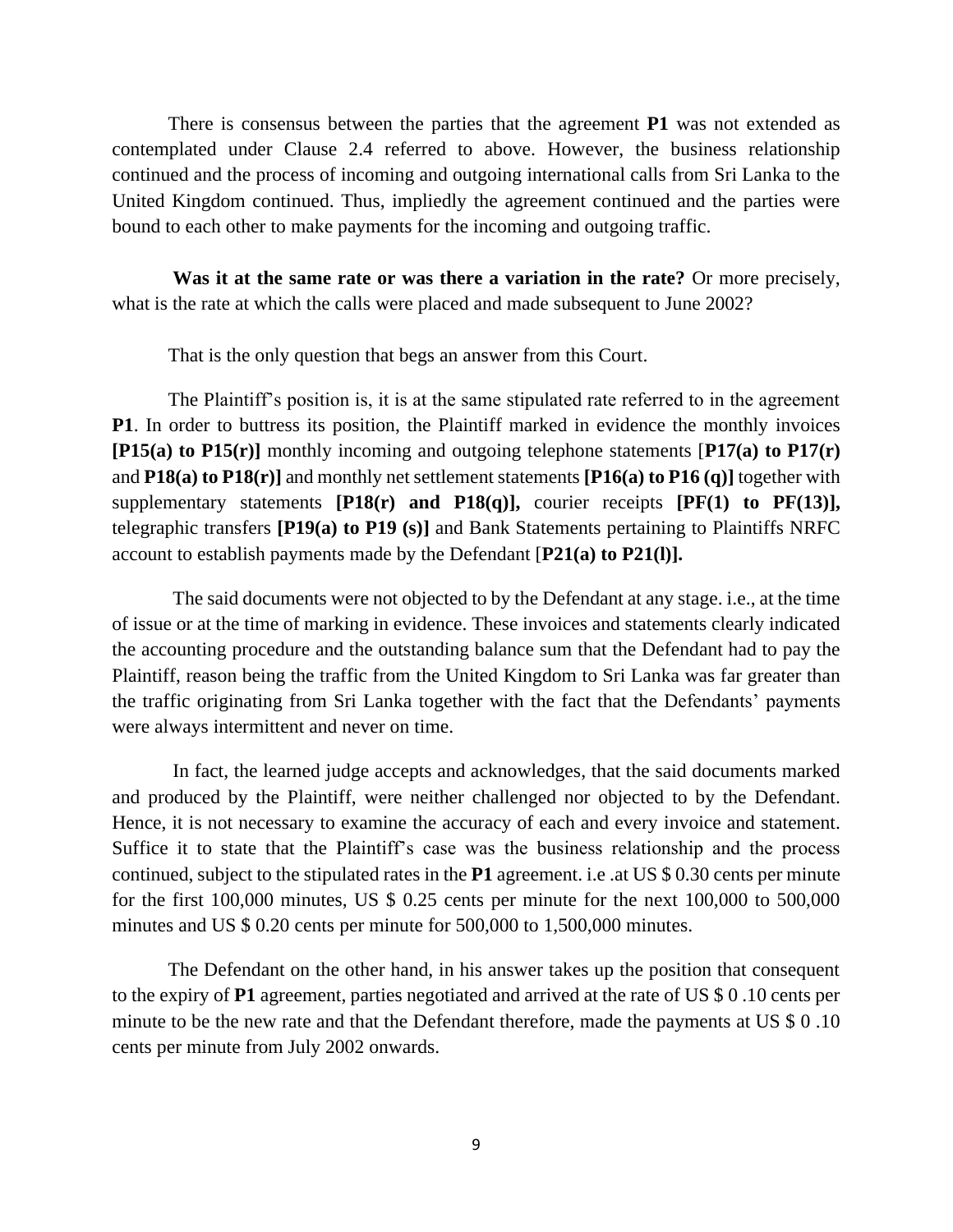However, the Defendant failed to give evidence before the High Court to substantiate this material factor. In my view, the said failure on the part of the Defendant to give evidence firstly, with regard to the date and manner of negotiations and secondly, the date on which such negotiated rate would come into effect is a crucial factor to be reckoned when, determining this case.

Nevertheless, the learned judge accepted the position of the Defendant and emphatically stated that the Defendant made the payment at US \$ 0 .10 cents per minute from July 2002. (vide page 24 of the judgement) and thus disregarded the position taken up by the Plaintiff, that the applicable rate was the rates stipulated in the agreement **P1**.

However, it should be borne in mind that the learned judge, when answering issue No. 34 (a) specifically accepted that the Plaintiff did not agree to the rate of US \$ 0 .10 cents and answered the said issue as *has not been proved* and when answering issue 34(b) pertaining to the Defendant achieving the target stated *does not arise*.

Thus, in my view, the learned judge approbates and reprobates. On one hand, the learned judge denies that the Plaintiff accepted the new rate and that achieving the target does not arise and on the other hand, answering issue No.35 states that the new agreement should be based on the letter **P10** which speaks of the Defendant achieving the target in response to the alleged letter **P11** said to be issued under the hand of the Chief Executive Officer of the Sri Lanka Telecom.

Therefore, it would be in the best interest of justice, if the variation of rate of payment is considered in greater detail. These rates are reflected in certain documents and the said documents will now be examined.

*Firstly,* the agreement **P1**. There isn't an iota of doubt that the agreement **P**1 was not extended. Similarly, it is not in dispute that the parties continued with the business relationship and the process of interconnection of telephone services between the two countries continued until the agreement was suspended by the Plaintiff in January 2003.

According to the documents led before the High Court such suspension took place, by letter dated 07-01-2003 issued under the hand of Mr. Shuhei Anan, Chief Executive Officer of Sri Lanka Telecom. This letter of suspension was marked in evidence as **P12**.

By the aforesaid letter, the writer, Chief Executive Officer of Sri Lanka Telecom refers to another letter written by the Defendant dated 24-12-2002 and categorically denies the contents of the said letter. That letter too, was marked in evidence as **P10**.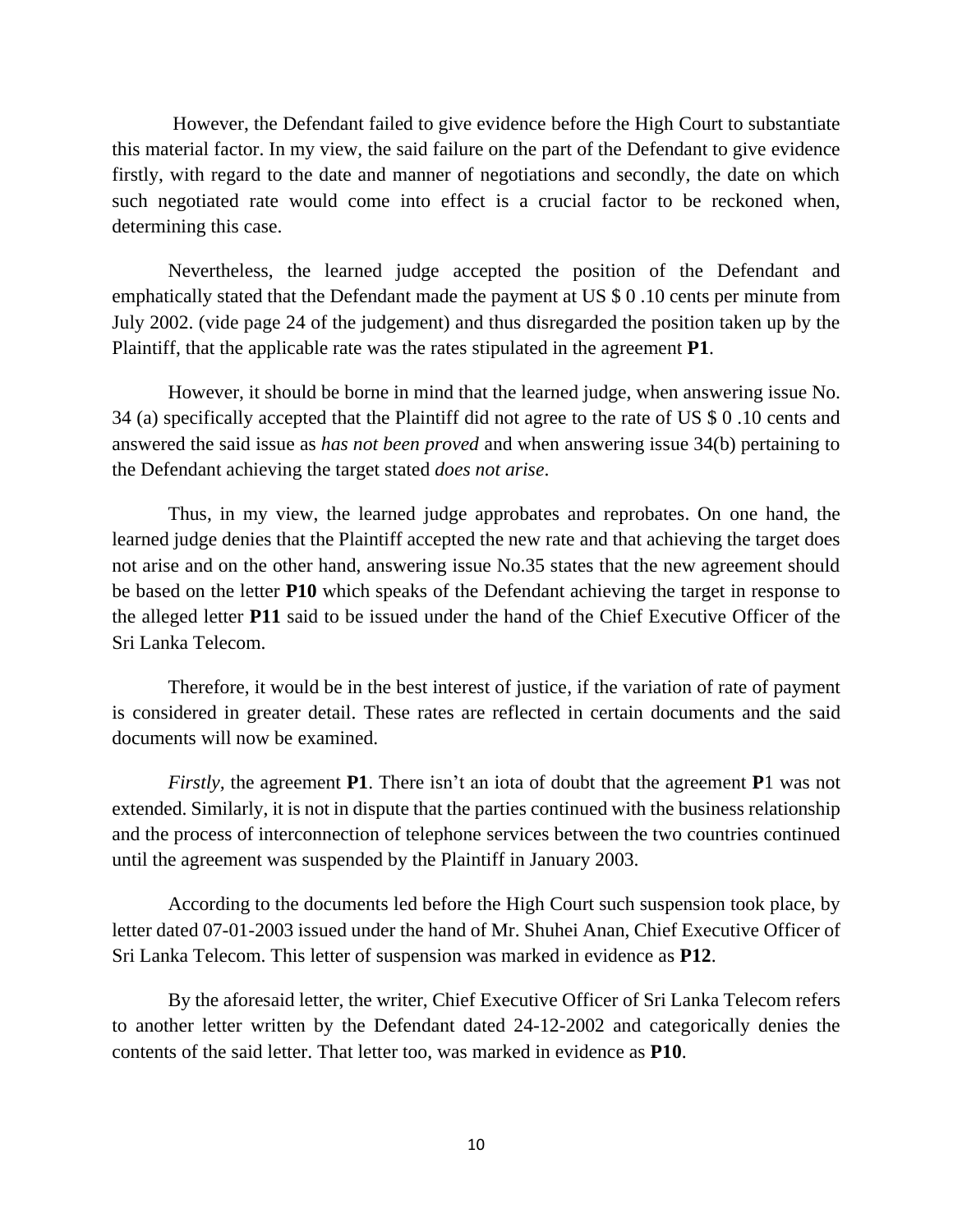It is observed that the dispute between the two parties triggered upon receipt of the said letter **P10** and it is intended to consider the said letter now.

By the said letter, **P10**, B.A.C. Abeywardena, the Managing Director of Global Electroteks Ltd., the Defendant company, requests a new agreement incorporating a certain rate and a period. An excerpt of the letter is as follows: -

> *"We are pleased to inform you that we have achieved the target of sending over five million minutes in three consecutive months…"*

> *"Therefore, we shall thank you to prepare a new agreement according to the rates and period mentioned in your letter dated 30-06-2002 and to revise the invoices accordingly" (emphasis added)*

This letter was received by the Plaintiff through one of its officers. The evidence of Mr. Herath, the Plaintiff's  $1<sup>st</sup>$  witness before the High Court (vide proceedings dated 30-06-2005) was that the aforesaid Defendant's letter **P10** was handed over to him by the Defendant, B.A.C. Abeywardena himself on 24-12-2002 together with *another unsigned letter purported to be of Sri Lanka Telecom, dated 30-06-2002,* marked and produced at the trial, as **P11**.

The witness, even under cross-examination maintained that the said unsigned letter **P11** is a forgery and a fabrication and the Chief Executive Officer of Sri Lanka Telecom did not offer the Defendant any concessions as stated in the said letter **P11**. The learned Presidents Counsel for the Appellant brought to the attention of Court that even the name of the Chief Executive Officer is erroneously typed in the said letter **P11** as well as in the letter **P10**, written by B.A.C. Abeywardena, Managing Director of the Defendant company and thus, adverted strongly, the contents of **P10** were designed to enrich the Defendant and the Defendant alone.

On the other hand, the letter **P11** is the bedrock of the Defendant's case. **P11** is the document, the Defendant relies upon to establish the rate of US \$ 0.10 cents per minute to be the new negotiated rate offered by the Plaintiff and **P10** is the Defendant's communique indicating the achievement of the target by him. Thus, the Defendant's contention is that in view of achieving the target referred to in the letter **P11**, payments were made accordingly.

However, upon a careful reading of the afore quoted paragraph in **P10**, the letter the Defendant wrote to the Chief Executive Officer of Sri Lanka Telecom, it is apparent that the *Defendant sought a revision of invoices and preparation of a new agreement incorporating a new rate and period only on 24-12-2002*. i.e., six months after the duration of the agreement **P1** ended in June 2002.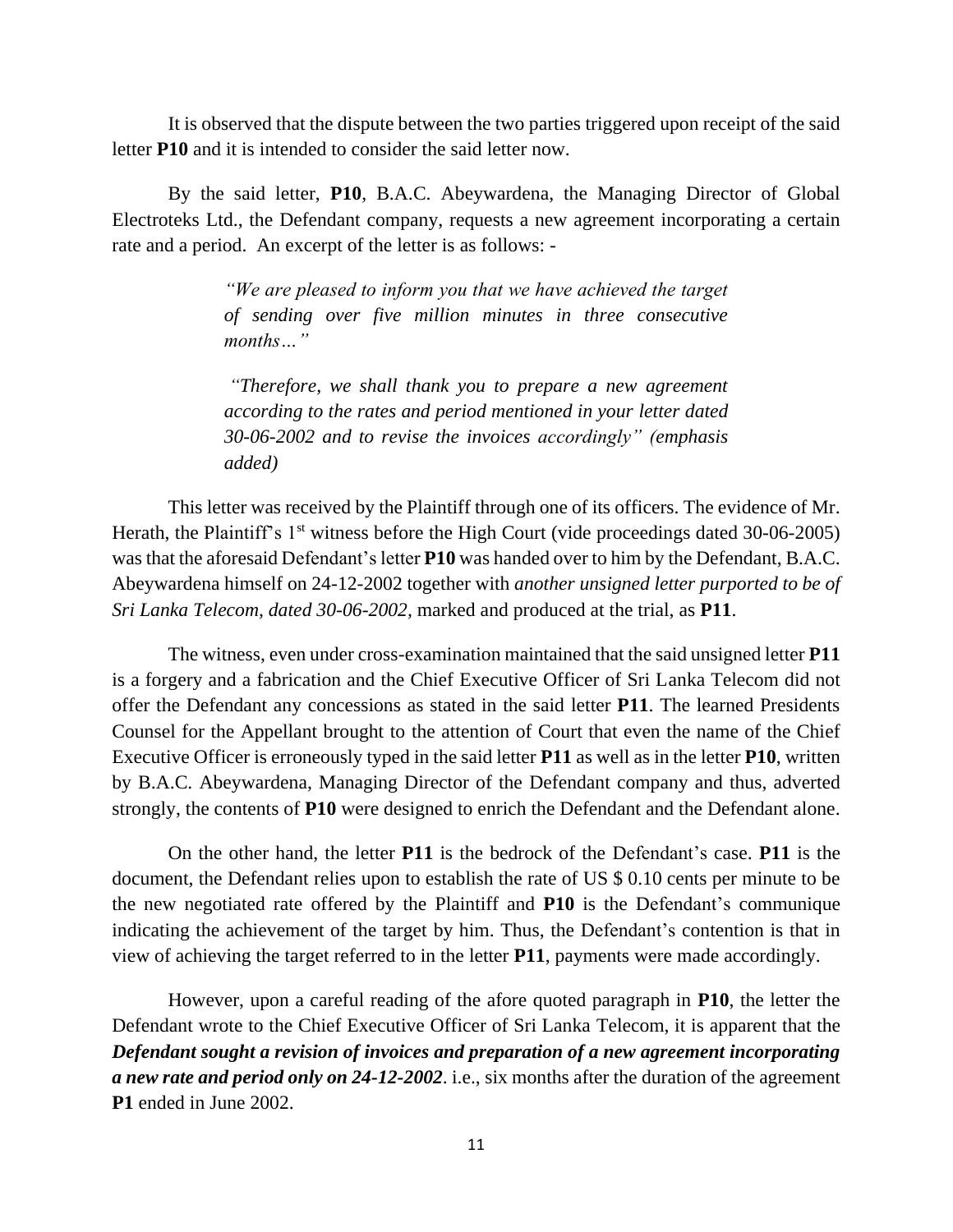Thus, it is *sine qua non* that until then, the rates stipulated in the agreement **P1 s**hould apply.

In the said circumstances, in my view, the learned judge misdirected himself in accepting the Defendants version and coming to the conclusion *that the Defendant made the payments at US \$ 0 .10 cents per minute from July 2002.* (vide page 24 of the judgement)

*Secondly*, the documents **P10, P11, P12** referred to above and marked in evidence by the Plaintiff, are in my view the most crucial and material documents with regard to the Defendants version of this case. Hence, this Court would decipher and examine the said documents in depth to understand the case presented by the Defendant which the learned judge accepted to the detriment of the case of the Plaintiff.

The Plaintiff's contention was that issuance of **P12** the letter of suspension was necessitated in view of receipt of **P10** and **P11** on 24-12-2002. The Plaintiff emphasize that **P11** is a forgery and a fabrication and that the new rate and period referred to therein, which the Defendant is relying upon in **P10** to revise and prepare a new agreement was never offered by the Plaintiff to the Defendant.

Hence, let us look at **P11** now. The letter **P11** is on a Plaintiff's letterhead. However, it is unsigned. It carries the name of Shuhei Anan, the Chief Executive Officer. The name is erroneously spelt. The letter is *offering an extension of the agreement P1 for a period of three-years* **at** *the rate of US \$ 0 .10 cents per minute***,** if the Defendant would bring traffic to the tune of 5,000,000 minutes per month consecutively for three months before December 2002. If not, the letter states Sri Lanka Telecom may be compelled not to extend the contract with B.A.C. Abeywardena, Managing Director of Global Electroteks Ltd. beyond December 2002.

Even if the letter **P11** is not a genuine document as alleged by the Plaintiffs' witnesses, it is the corner stone of the Defendant's case. However, in my view the letter **P11** will not assist the Defendant. It is to the detriment of the Defendant and it is fatal for the defendant's case. It emphatically accepts that the agreement **P1** is still in existence. In such a background, the learned judge's assumption that the Defendant paid for the traffic at US \$ 0 .10 cents per minute from July 2002 is beyond comprehension. It is not based on any legal principles, industry norms or commercial practices. It is neither a reasonable assertion or a logical conclusion. In my view, the learned judge has based his findings on unsubstantiated material.

In any event, according to the Defendant himself, the target was achieved by bringing the required traffic only at the end of October 2002, the three consecutive months being August, September and October 2002. Then, how could the Defendant make payment from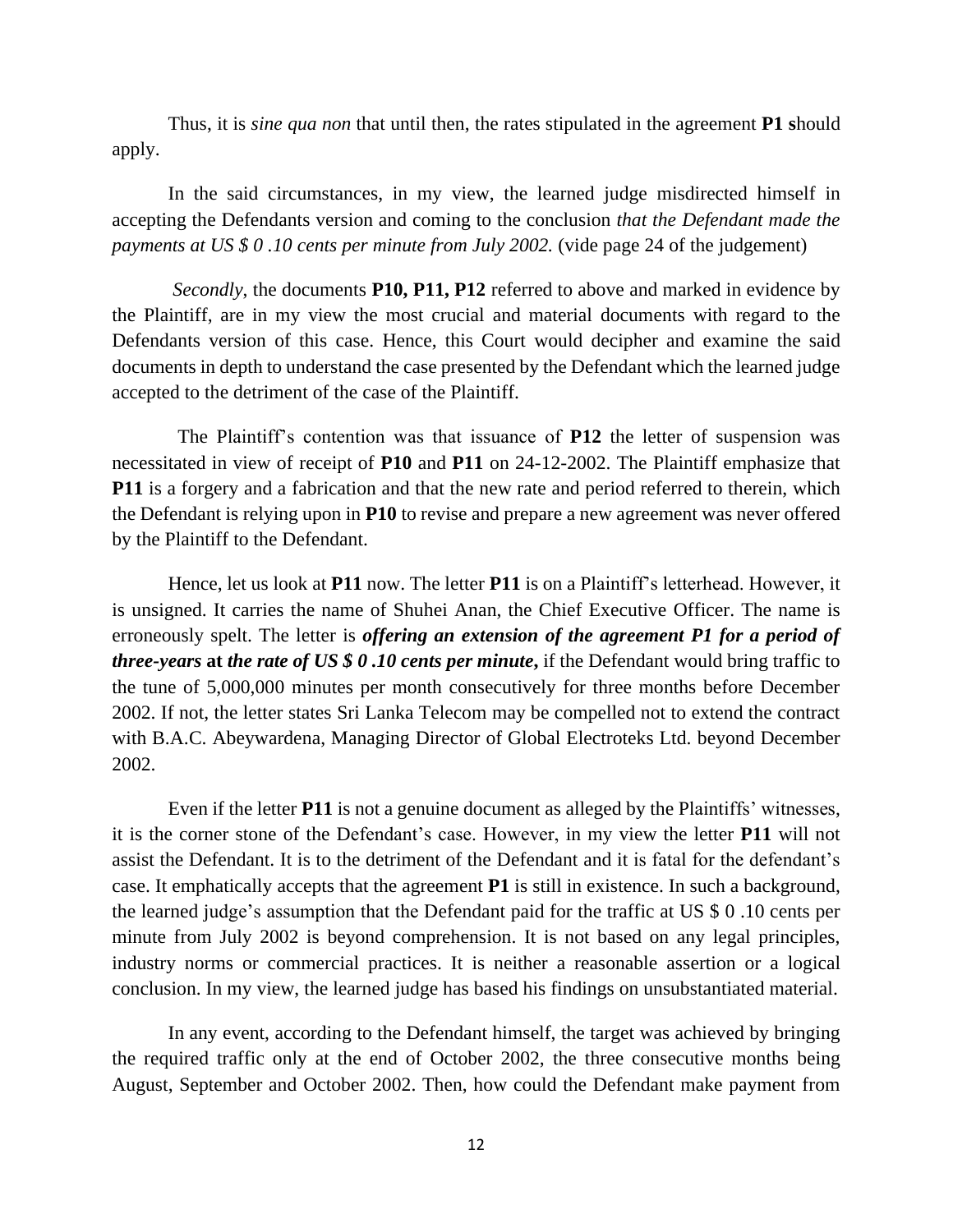July 2002, at US \$ 0.10 cents per minute prior to the ending of the said three-month period? what is the rational or justification for the Defendant to start making payments on a fresh rate? Hence, I am of the view that the learned judge's assumption with regard to the new rate is erroneous and without merit. Therefore, on the said fact alone, the impugned judgement cannot stand and should be reviewed by this Court.

As observed earlier in this judgement, the learned High Court Judge correctly held that the agreement **P1** was not extended, that the Plaintiff periodically invoiced and informed the Defendant the outstanding sum, the Defendant did not object or challenge such sum and hence, accepted the veracity of the sum stated. However, thereafter the learned judge completely changed his stand and accepted the Defendants version that fresh rates were negotiated and that the Defendant paid the Plaintiff according to the new rates negotiated between the parties.

Similarly, it is observed that the learned judge relied on the evidence of Mr. Shuhei Anan, the Chief Executive Officer, to dismiss the case of the Plaintiff. It is a matter of concern that the evidence of the said witness was rejected by the learned judge upon the basis it was incomplete and not subject to a full cross-examination. The learned judge, in my opinion did not analyse the case of the Plaintiff in its entirety. At one point of time, he says court cannot give weightage to **P11** and thereafter places much reliance on certain pieces of evidence of the Plaintiff's witnesses with regard to the documents **P10** and **P11**, whereas, the said witnesses emphatically re-iterate that **P11** is a forgery and a fabrication and there was no consensus whatsoever by the Plaintiff to grant a new reduced rate to the Defendant, for providing inter connection facility.

In such a background, I hold that the finding of the learned judge does not stand to reason and hence the judgement of the High Court is unsustainable in facts and in law. Moreover, the learned judge has misdirected himself in rejecting the plaint after acknowledging that the documents led by the Plaintiff to substantiate its case was neither challenged nor controverted by the Defendant. Hence, on the grounds discussed herein, I see merit in the submissions of the learned President's Counsel for the Plaintiff, that the appeal should be allowed.

Having referred to the findings of the learned Judge, I wish to look at the agreement **P1** once again. The Plaintiff rests its case on this agreement. The jurisdiction of the Court was invoked on the agreement. The course of action is also based on this agreement.

There is no ambiguity whatsoever that the agreement was for a period of one year and it was not extended, in writing, at the end of the one-year period on 30-06-2002, as stipulated by Clause 2.4 of the agreement.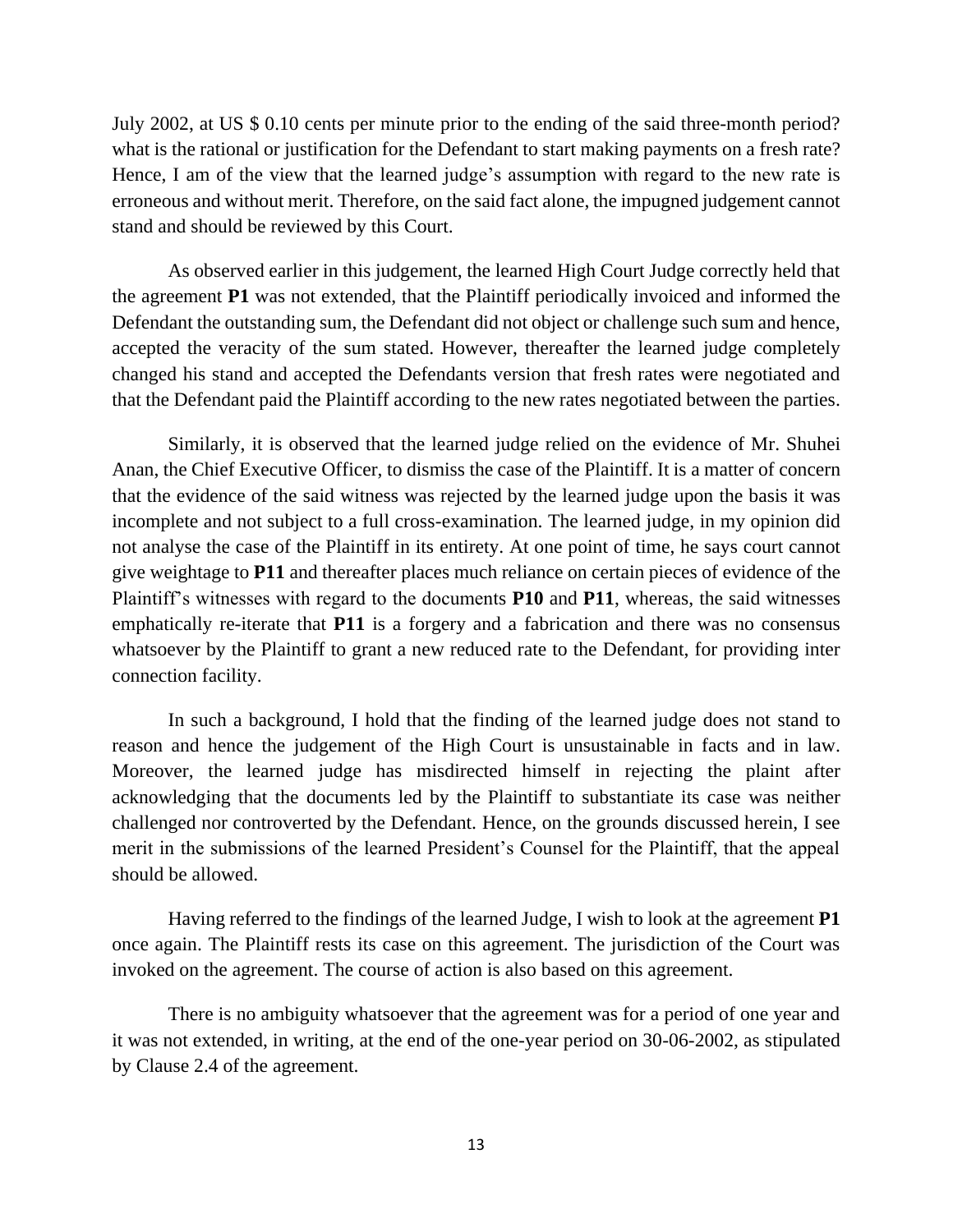In such a circumstance, **can the Plaintiff invoke the jurisdiction of the High Court** based on the agreement? The learned Judge answered issues 1 and 2 raised by the Plaintiff and issues 30, 31 and 32 raised by the Defendant pertaining to jurisdiction in favour of the Defendant and upheld that the High Court has no jurisdiction to hear and determine this action upon the ground that there was no valid agreement.

Hence, the crucial issue that this Court has to determine is, even if there wasn't an existing agreement in writing, was there C*onsensus ad Idem* between the parties? Was there an implied contract to proceed with the business relationship and provide inter connection services? Were the parties by their conduct bound to each other to honour the terms and conditions of the agreement **P1**? If so, did the High Court have jurisdiction to hear and determine this application?

In the instant matter for determination before this Court, the question pertaining to jurisdiction is inter connected with implied contracts. What are implied contracts? This is best explained in the book, **Chitty on Contracts.**

In Volume I titled, **General Principles [ 31st Ed] in Chapter I - 096** it is stated as follows:

### Express and implied contracts

*"Contracts maybe either express or implied. The difference is not one of legal effect but simply of the way in which the consent of the parties is manifested. Contracts are express when their terms are stated in words by the parties. They are often said to be implied when their terms are not so stated… There may also be an implied contract when the parties make an express contract to last for a fixed term, and continue to act as though the contact still bound them after the term has expired. In such a case the Court may infer that the parties have agreed to renew the express contract for another term. Express and implied contracts are both contracts in the sense of the term, for they both arise from the agreement of the parties, though in one case the agreement is manifested in words and in the other case by conduct.'' (emphasis added)*

As evident from the above quoted passage, an implied contract can be inferred when an express contract to last for a fixed term ends, but the parties continue to act as though the contract still binds them.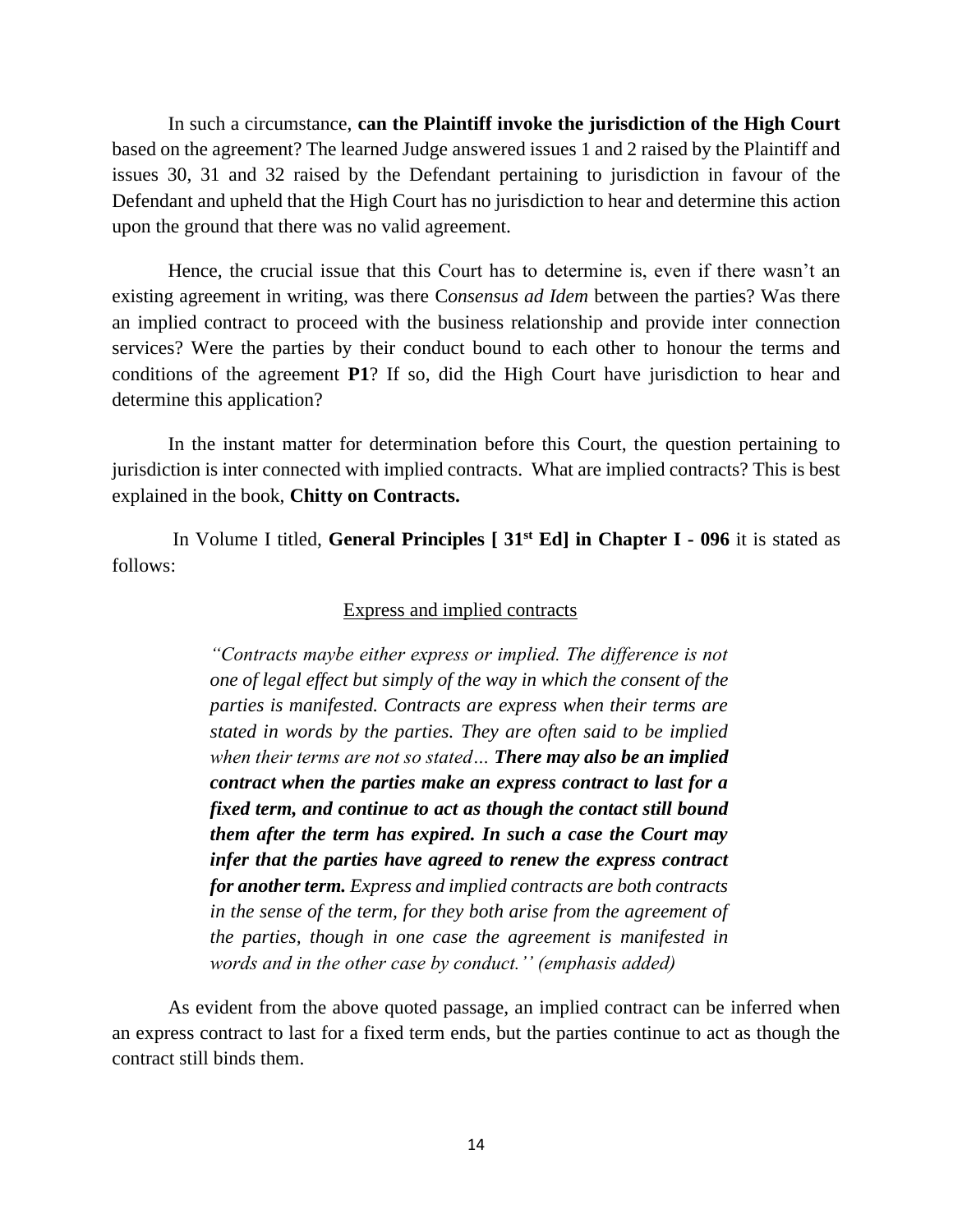In the instance case too, a similar situation arose. Consequent to the validity of the agreement **P1** ended the two parties, the Plaintiff and the Defendant, continued to act as though the agreement impliedly bound them. The process of providing international telephone connections continued. Two-way traffic moved between the United Kingdom and Sri Lanka. Impliedly both parties acted in terms of the said agreement **P1** which lapsed after one year.

It is not necessary at this juncture to get involved in an academic analysis of the rights and obligations of parties in an implied contract or to delve into the relationship of parties of an implied contract and specifically dissect the the relationship of the two parties of the instance case, since the Defendant categorically accepts such relationship by its bald statement in the answer, *"after 30th June 2002, the parties thus acted without any written contract only on oral contract*" (vide paragraph 9(c) of the answer).

Thus, the Defendant categorically admitted that there was an oral agreement or an implied contract between the parties based or arising out of the initial agreement **P1** to provide inter connection services. Therefore, I am of the view that the High Court had jurisdiction to hear and determine this application based upon such implied contract.

Hence, I hold that the finding of the learned judge that the High Court did not have jurisdiction to hear and determine this application is erroneous. There was a valid agreement implied in nature between the parties and based upon the said implied contract, the High Court had jurisdiction to hear and determine this application.

At this juncture, I pause for a moment to examine the contention of the learned Counsel for the Defendant with regard to jurisdiction.

In a nutshell, his argument was that the agreement **P1** has no force or effect in law as it has expired. Hence, no cause of action can arise therein to invoke the jurisdiction of the High Court. If action is to be instituted on the oral contract referred to by the Defendant, it ought to be in terms of Section 9 of the Civil Procedure Code. i.e., either at the registered office of the Defendant in the United Kingdom or where the cause of action arose, once again in the United Kingdom, based on the Roman Dutch Law doctrine, 'creditor must seek the debtor'. Hence, he argued that the learned Judge correctly analyzed the legal position in determining the question of territorial and competent jurisdiction.

Upon a careful perusal of the impugned judgement, I cannot see, an analysis of the jurisdiction upon the contention put forward by the learned Counsel for the Defendant. In answering issue one, the learned judge makes a very bald statement. I reproduce the learned judges' words in *verbatim*. "jurisdiction *- not proved. (as the plaintiff failed in proving the*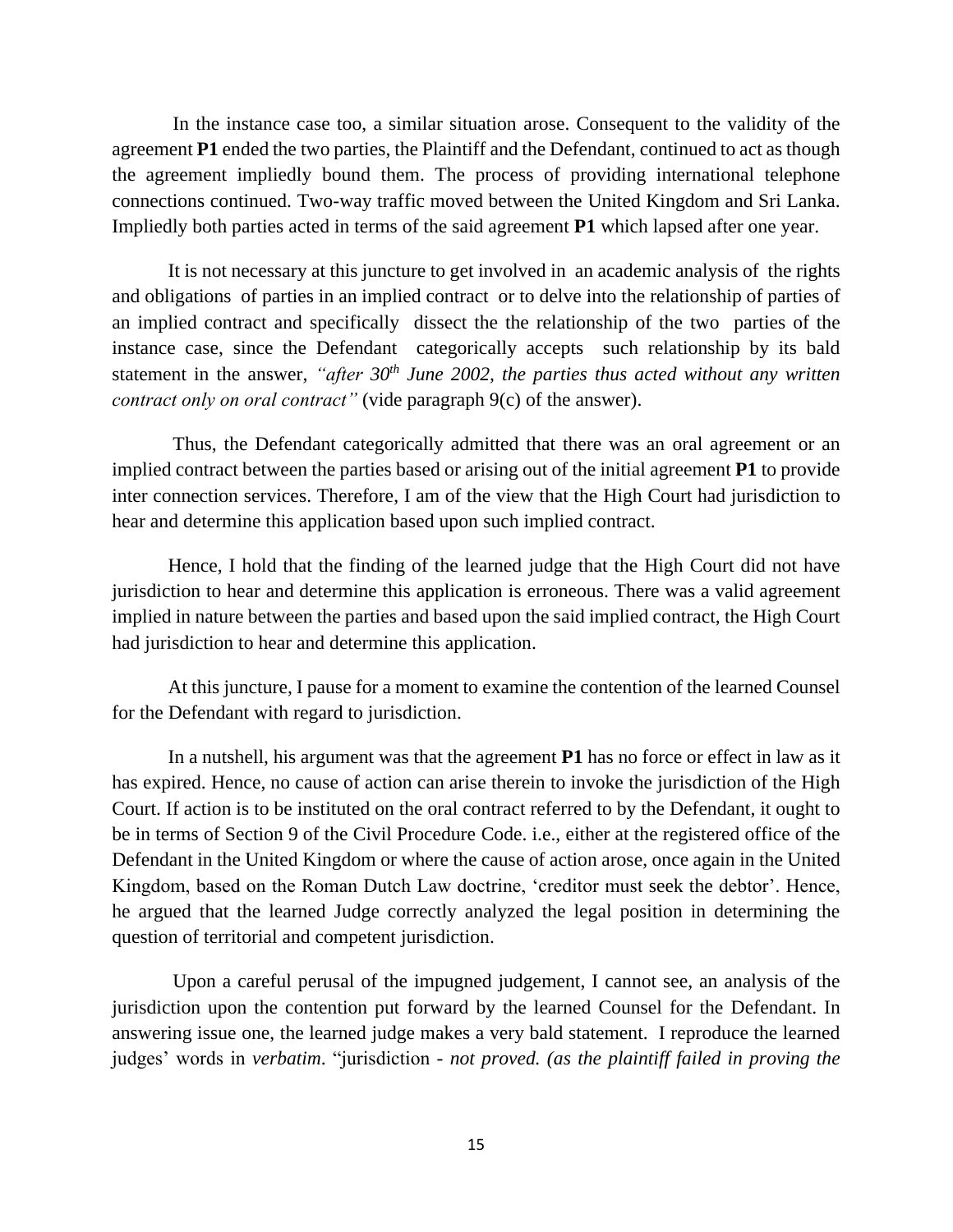*validity of P1 after 30th June 2002 and a cause of action that arose within the jurisdiction of this Court)*

Thus, in my view, the contention of the Defendant that the High Court did not have jurisdiction is without merit and the said submission should be rejected in *limine*.

I would also wish to advert to another significant factor pertaining to **proof of documents.**

As was discussed earlier, the Plaintiff based its case on the agreement **P1** and implied continuation of the business relationship, upon the same terms and conditions as in **P1** even after the validity period ended on 30-06-2002. The Plaintiff marked in evidence, a number of invoices, traffic statements and net settlement statements to establish the said business relationship and continuation of process of interconnection of international telephone facilities. These documents were neither challenged nor controverted by the Defendant nor its Managing Director, B.A.C. Abeywardena at any point of time. Moreover, it is observed that the Defendant opted not to give evidence before the High Court and be subjected to cross examination on its stand or on the above referred documentation.

This Court on numerous occasions have categorically held that such a course of action in not challenging or controverting important pieces of evidence is an additional factor that a court should take into consideration in favour of a person who leads such evidence.

In **Edrick de Silva V. Chandradasa de Silva, reported in 70 NLR 169,** HNG Fernando, C.J. at page 174, went onto observe as follows: -

> *"But where the plaintiff has in a civil case led evidence sufficient in law to prove a factum probandum, the failure of the defendant to adduce evidence which contradicts it add a new factor in favour of the plaintiff. There is then an additional 'matter before Court', which the definition in Section 3 of the Evidence Ordinance requires the Court to take into account, namely that the evidence led by the plaintiff is uncontradicted".*

Hence, based upon the aforesaid *ratio decidendai*, I am of the view, that the Defendant's **failure to controvert or challenge the documents** especially the monthly invoices, incoming and outgoing telephone statements, net settlement statements issued by the Plaintiff, **is an admission by the Defendant of its content being true and accurate.**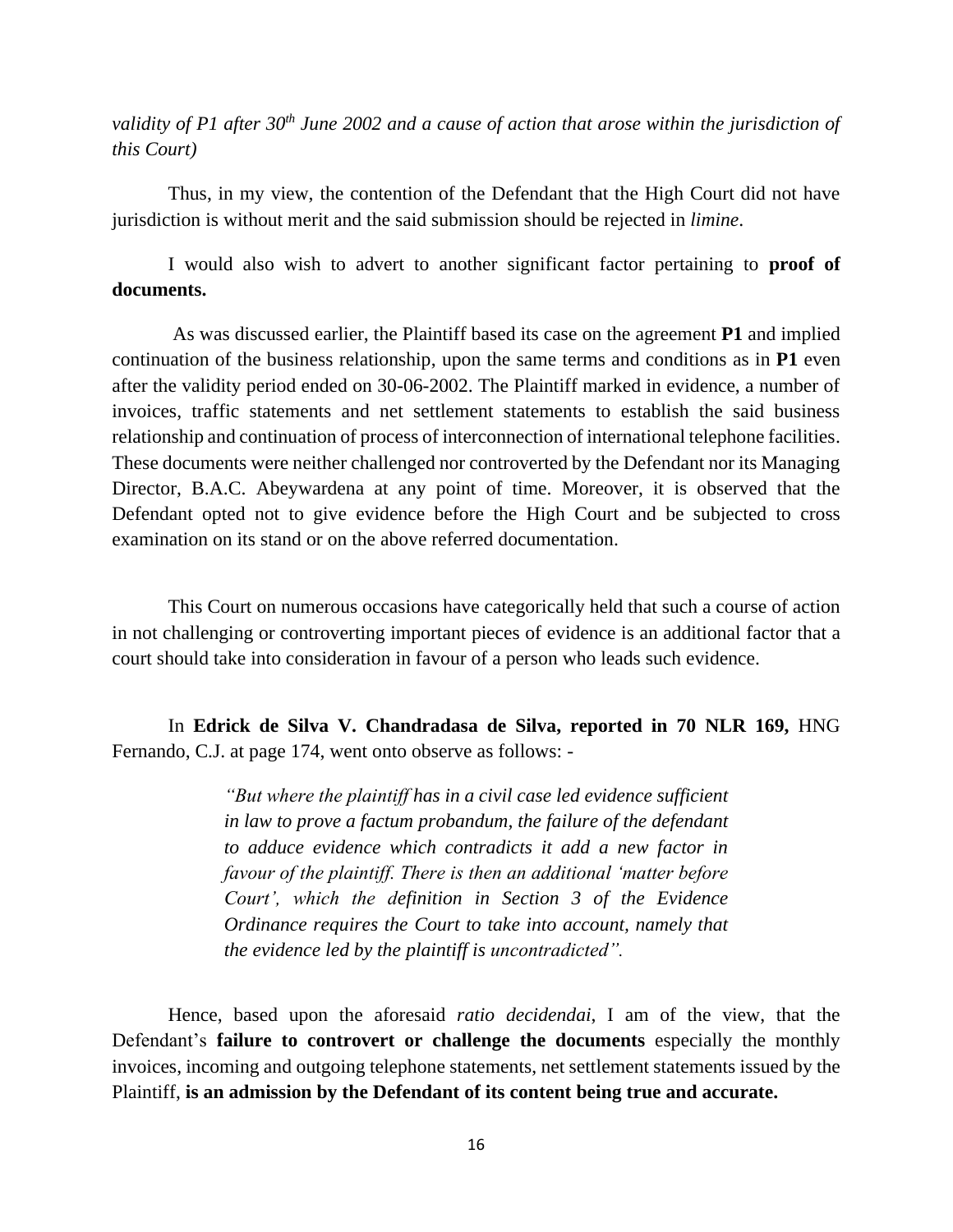In fact, the learned Judge at page 24 of the impugned judgement (supra) acknowledges that the Defendant did not challenge or controvert the documents. Nevertheless, thereafter the learned Judge goes on a voyage of its own to come to the final conclusion, which is factually erroneous in my view, that the negotiated rate was US \$ 0 .10 cents per minute, after 30-06- 2002.

The Counsel for the Defendant also brought to the attention of Court two judgements. **Fradd v. Brown and Company 20 NLR 282,** a judgement of the Privy Council and **Alwis v. Piyasena Fernando 1993(1) SLR 119** a judgement of this Court, wherein it was held that it is rare that a decision of a trial judge on a primary point of fact is overruled in appeal and it is well established that primary facts by a trial judge who hears and sees witnesses are not to be lightly disturbed in appeal.

However, as I have already observed the impugned judgement was not delivered by the trial judge who heard and saw the demeanour of the witnesses but by another learned judge who succeeded the trial judge thereafter.

In any event, in a series of judgements the Appellate Courts have held that failure to comply with the mandatory requirements in Section 187 of the Civil Procedure Code vitiates a judgement.

In **Warnakula v. Jayawardena [1990] 1 SLR 206**, the Court of Appeal observed as follows: -

> *"The learned Counsel for the plaintiff-appellant submitted to Court that the learned District Judge had failed to consider and analyse the evidence. He further submitted that the learned District Judge had failed to give reasons for the findings and had totally failed to consider the complaints and the documentary evidence produced in this case.*

> *There is force in the submission of Counsel. The learned District Judge had failed to evaluate and consider the totality of evidence. His judgement was not in compliance of Section 187 of the Civil Procedure Code. He has given a very short summary of the evidence of the parties and witnesses and without giving reasons he had stated that he prefers to accept the evidence of the*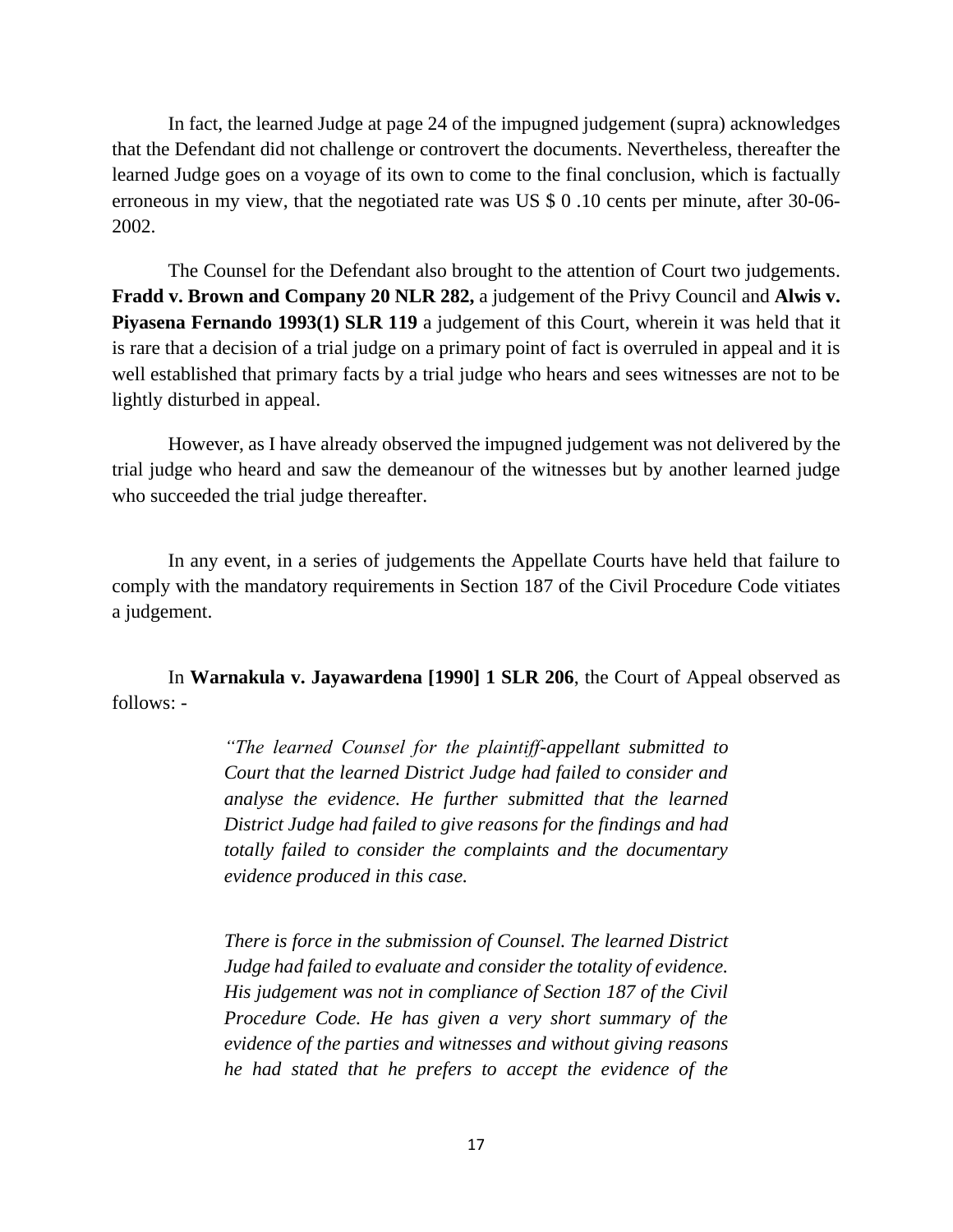*defendant-respondent as it was satisfactory and thereafter proceeded to answer the issues."*

In a more recent judgement of this Court, **Suntel Limited V. Electroteks Network Services (Pvt) Ltd. S.C. (CHC) App 53/2012 S.C minutes dated 12-12-2018**, it was observed:

> *"This overall paucity of reasons and loose ends apparent on the face of it, renders that the judgement to be violative of Section 187 of the Civil Procedure Code."*

> *"The learned High Court Judge has only given bare answers to the issues raised. We may assume the learned Trial Judge was satisfied that the claim of the defendant-respondent observed to be decreed. But the judgement of the learned Trial Judge was not final; it was subject to appeal and unless there was a reasoned judgement recorded by the Trial Judge an appeal against the judgement may turnout be an empty formality"*

Hence, while appreciating the submission of the learned Counsel for the Defendant that the findings of a Trial Judge should not be lightly disturbed in appeal, it is apparent in the instant case, that the thought process of the judge is not transparent for this Court to uphold the impugned judgement.

The Plaintiff filed the instant case before the High Court to recover a sum of US \$ 4,623,168.88 on its equivalent in Sri Lankan Rupees, on a commercial transaction within the scope of ambit of the High Court of Provinces (Special Provision) Act No. 10 of 1996.

The Plaintiff's cause of action was to recover the balance monies due and owing to the Plaintiff from the Defendant as set out in the invoices and statements of account led in evidence before court through the Plaintiff's witnesses.

The said documents were neither challenged nor controverted by the Defendant. In fact, the Defendant's main ground of defence was that payment for services provided should be done not on the rates stipulated in the plaint and established through the invoices and documents led in evidence but on a new negotiated rate. As already observed by this Court the said defence is unsubstantiated and baseless and has no force or effect in law.